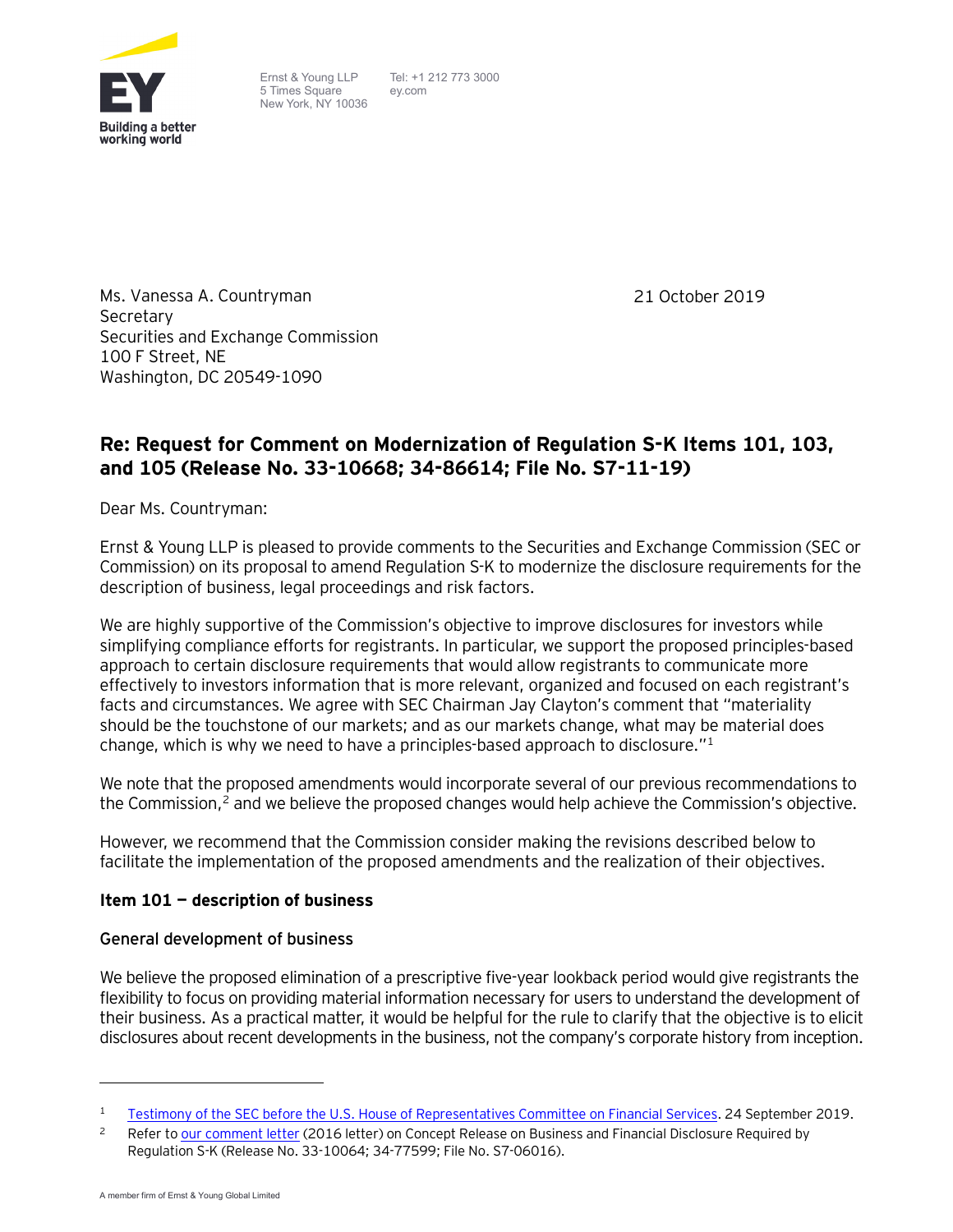

Under the proposal, the requirement for a "full discussion" of the general development of the business in a registrant's initial registration statement would be retained. But in subsequent filings, the registrant could provide an update with a focus on material developments "in the reporting period," while incorporating, by reference and providing a hyperlink to, the most recently filed disclosure that together with the update would present a full discussion of the general development of the business. The proposal states that "a reader would have access to a full discussion by reviewing the updated disclosure and one hyperlinked disclosure," which would help focus investor attention on material developments in the reporting period.

While we support the proposal to amend Rule 101(a)(2), we believe there could be implementation challenges in using a single hyperlink to produce a "full discussion" because the term "reporting period" would appear to limit the period of time over which a registrant can provide an update about material developments. If the reporting period is meant to be limited to the most recent annual period, it would require a full discussion without a hyperlink at least biennially in annual reports, with the option to provide an update on material developments covering only the subsequent year in intervening annual reports. Alternatively, if the term "reporting period" is meant to cover all financial statement periods in the annual report, a cumulative update on material developments that is limited to two or three years would still require a full discussion without a hyperlink to be included in the annual report at least every three or four years, depending on whether the registrant is a smaller reporting company. If material developments could be provided on a cumulative basis over multiple years (i.e., beyond the financial statement periods in the annual report), issuers would less frequently need to file a full discussion without a hyperlink. If that was the Commission's intent, the final rule should use a phrase such as "over the update period" instead of "in the reporting period." To avoid any uncertainty, we recommend that the final rule clarify the acceptable method(s) of compliance in a manner that limits the frequency with which a registrant would need to file a full discussion without using a hyperlink.

We again encourage the SEC to consider alternative mechanisms for providing investors access to a full discussion of the general development of the business. In our 2016 letter, we recommended that the SEC adopt a company profile approach because we believe it would significantly improve the format and delivery of information to investors. Under this approach, a registrant would update the business section of its company profile with material developments at least annually so that the profile would always include the full discussion.

### **Narrative description of business**

We support the proposal to provide a non-exhaustive list of disclosure topics in Item 101(c) for consideration for disclosure to the extent material. This would facilitate the disclosure of material information while providing registrants with the flexibility to tailor their disclosures.

### *Human capital disclosures*

 $\overline{a}$ 

Chairman Clayton has said that "the historical approach of disclosing only the costs of compensation and benefits often is not enough to fully understand the value and impact of human capital on the performance and future prospects of an organization.["3](#page-1-0) We believe human capital is one of a number of drivers of a company's future prospects, and we encourage the SEC to foster a disclosure regime that balances the communication of short-term results with a perspective on long-term value creation.

<span id="page-1-0"></span><sup>&</sup>lt;sup>3</sup> [Remarks to the SEC Investor Advisory Committee.](https://www.sec.gov/news/public-statement/clayton-remarks-investor-advisory-committee-032819) 28 March 2019.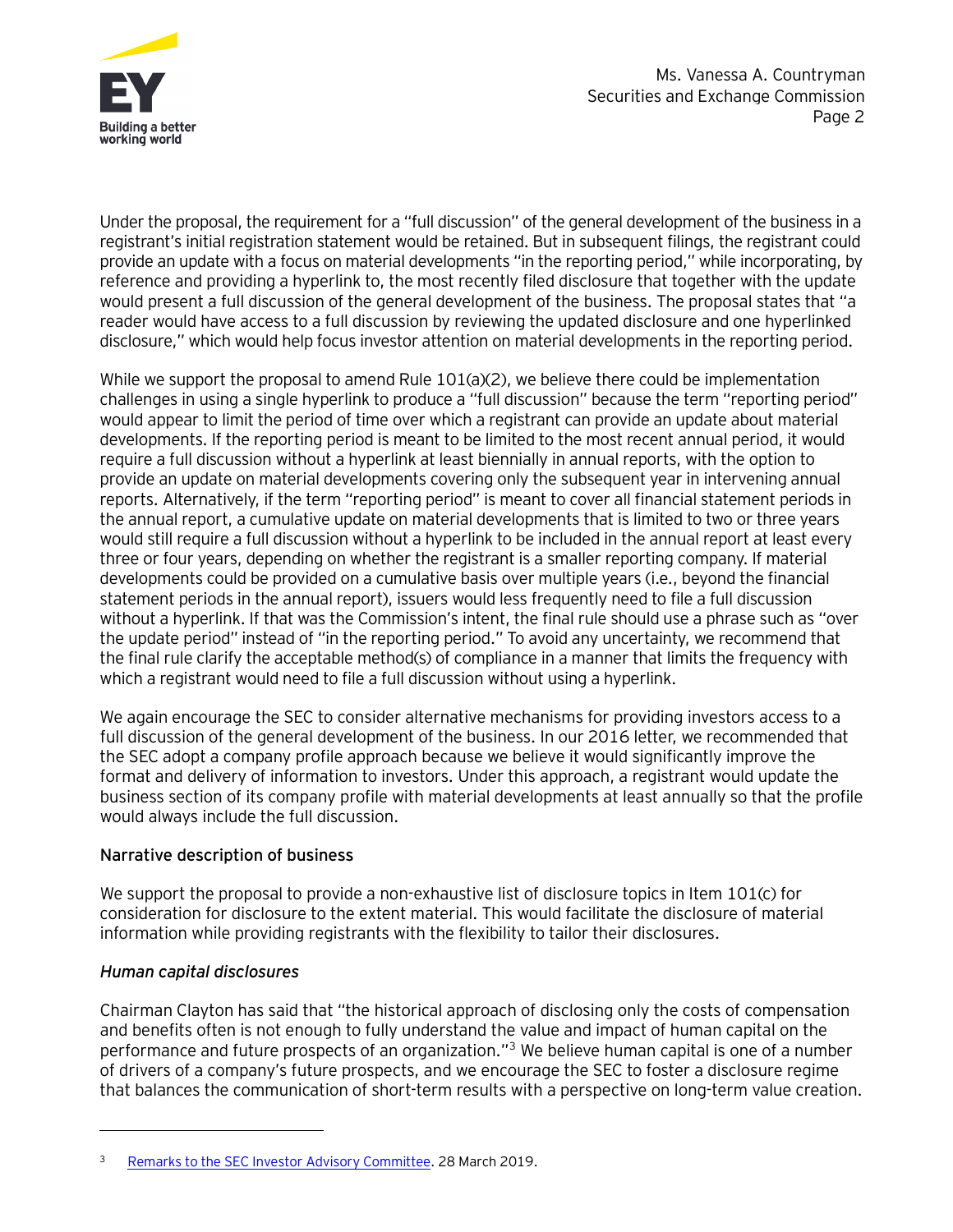

Many companies have recently begun to voluntarily disclose information addressing long-term value,<sup>4</sup> including human capital disclosures. Additionally, certain market participants<sup>5,[6](#page-2-2)</sup> have developed disclosure frameworks to facilitate relevant, reliable and comparable human capital disclosures. We encourage the SEC to continue monitoring the development of market-led approaches in this important area.<sup>[7](#page-2-3)</sup>

The Commission has proposed to require, to the extent material to an understanding of the registrant's business, either taken as a whole or with respect to an identified segment, disclosure of a description of human capital resources, including any human capital measures or objectives that management focuses on in managing the business (such as, depending on the nature of the registrant's business and workforce, measures or objectives that address the attraction, development and retention of personnel). We believe this proposal should elicit more meaningful disclosures about human capital and its management. We note that a few of the Fortune 100 have begun to identify key performance indicators (KPIs) with respect to human capital, and some quantify actual KPI performance.

We also believe the SEC should encourage transparency and comparability of any quantitative disclosures companies choose to make about the human capital measures on which management focuses. To provide transparency, companies should disclose whether the measure conforms with a published framework or, if not, the basis of its computation. To promote comparability, companies could present or supplement human capital measures in proportion to inputs or outputs (e.g., measures per employee, full-time employee, salaried employee, unionized employee, hour worked, unit of production, store, revenue dollar). That is, a registrant could disclose that actual or planned performance was "30 hours of training per employee" instead of or in addition to "1 million training hours for the company."

# **Item 103 — legal proceedings**

### **Environmental proceedings**

 $\overline{a}$ 

Materiality should be the primary consideration in determining whether to make any disclosure. The Commission has proposed requiring disclosure of environmental proceedings to which the government is a party unless the registrant reasonably believes that the proceeding will result in monetary sanctions, exclusive of interest and costs, of less than \$300,000, up from \$100,000. We don't believe that the proposed increase of the bright-line threshold from \$100,000 to \$300,000 would determine materiality for registrants of all sizes and all industries. The proposal does not explain why such a threshold would be appropriate in driving material disclosures. Accordingly, we recommend that the Commission eliminate the proposed \$300,000 quantitative disclosure threshold and replace it with a materiality-based standard.

<span id="page-2-0"></span><sup>4</sup> Refer t[o our comment letter](https://www.sec.gov/comments/s7-26-18/s72618-5169795-183489.pdf) on Earnings Releases and Quarterly Reports (Release No. 33-10588; 34-84842; FileNo. S7-26-18)

<span id="page-2-1"></span><sup>5</sup> [Embankment Project for Inclusive Capitalism \(EPIC\) report on sustainable and inclusive growth,](https://www.ey.com/en_gl/news/2018/11/embankment-project-for-inclusive-capitalism-releases-report-to-drive-sustainable-and-inclusive-growth) which was issued on 16 November 2018 and was co-created by the EY global organization.

<span id="page-2-2"></span><sup>6</sup> [Sustainability Accounting Standards Board \(SASB\)'s industry-specific sustainability accounting standards.](http://www.globenewswire.com/news-release/2018/11/07/1646736/0/en/SASB-Codifies-First-Ever-Industry-Specific-Sustainability-Accounting-Standards.html) 7 November 2018.

<span id="page-2-3"></span> $7$  SEC officials have said they are carefully monitoring the development of market-led approaches rather than regulatory ones in this area. Speech: [Applying a Principles-Based Approach to Disclosing Complex, Uncertain and Evolving Risks.](https://www.sec.gov/news/speech/hinman-applying-principles-based-approach-disclosure-031519)  William Hinman, Director SEC Division of Corporation Finance. 15 March 2019.